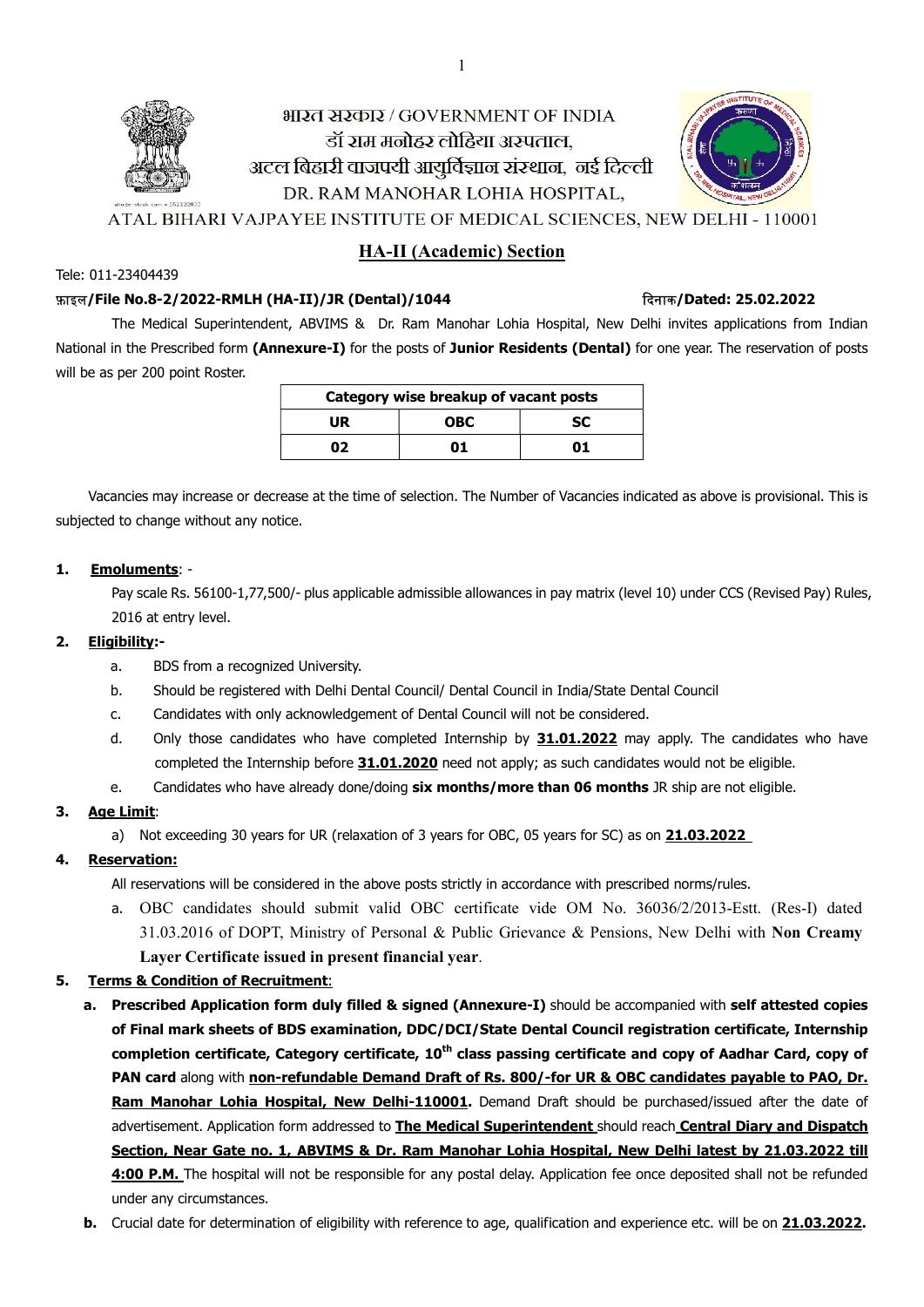- c. Incomplete application in any respect will not be considered. All previous applications received in this hospital will be treated as cancelled and only application in response to this Advertisement on Prescribed form will be considered.
- d. The selection will be based on written examination.
- e. Cut-off for written examination will be 50 % for UR, 45 % for OBC and 40 % for SC.
- f. The schedule of written examination will be mentioned on the Admit Card uploaded on the hospital website after last date of submission of application.
- g. The Admit Card will be uploaded on hospital website only (www.rmlh.nic.in).
- h. If OBC Candidate does not submit valid OBC certificate, the candidature will be rejected.
- i. Appointment to selected/waitlisted candidates will only be given after verification of original documents.
- j. Status of Hepatitis B vaccination of applicants should be submitted as an undertaking.
- k. The competent authority reserves the right of any amendment, cancellation and changes to this advertisement as a whole or in part without assigning any reason.
- l. No TA/DA will be paid for this purpose.
- m. The applicants are advised to visit the website periodically for any updates/corrigendum.
- n. All future information, Corrigendum, clarification in this regard will be displayed on hospital website (www.rmlh.nic.in) only.

**Jurisdiction of Dispute**: In case of any legal dispute the jurisdiction of court will be Delhi/New Delhi only.

Note: It is informed that Dr. RML Hospital will not made individual communication to any candidate. Any update (Admit Card, Result, Offer Letter etc.) in respect of written examination will be uploaded on Dr. RML Hospital official Website only

> -Sd-Officer I/C (Academic), ABVIMS & Dr. RML Hospital, New Delhi-110001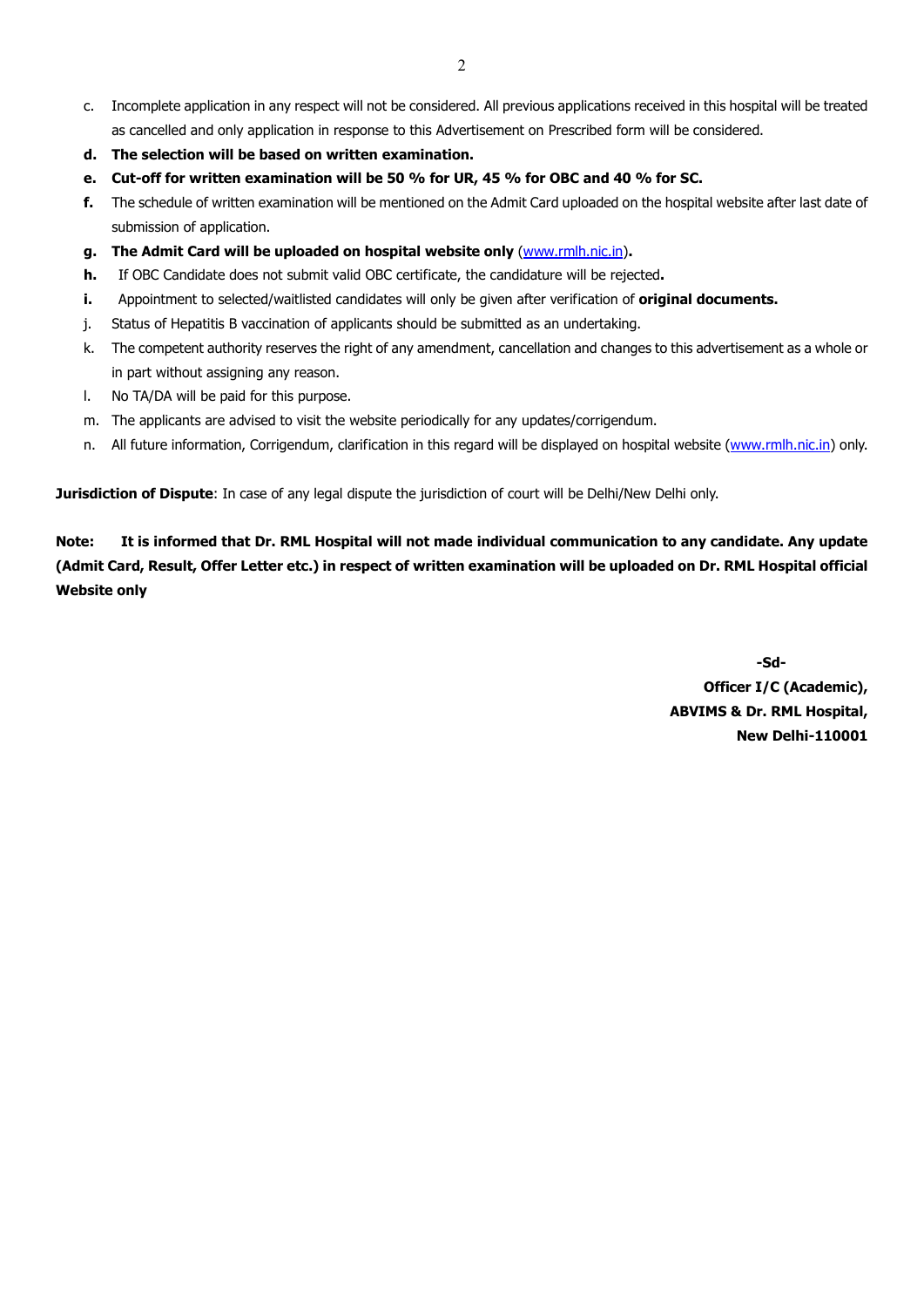| shutterstock.com = 552122832 | भारत सरकार / GOVERNMENT OF INDIA<br>डॉ राम मनोहर लोहिया अस्पताल,<br>अटल बिहारी वाजपयी आयुर्विज्ञान संस्थान, नई दिल्ली<br>DR. RAM MANOHAR LOHIA HOSPITAL, |  |
|------------------------------|----------------------------------------------------------------------------------------------------------------------------------------------------------|--|
|                              | A IDA VEE INCTITUTE AE MEINIAL CAIENIA                                                                                                                   |  |

ATAL BIHARI VAJPAYEE INSTITUTE OF MEDICAL SCIENCES, NEW DELHI - 110001

# Application Form for the Post of Junior Resident (Dental)-February 2022

|                                                                                   |  | Affix recent passport                    |
|-----------------------------------------------------------------------------------|--|------------------------------------------|
|                                                                                   |  | size photograph duly<br>attested by self |
| ,我们也不能会在这里,我们也不能会在这里,我们也不能会在这里,我们也不能会在这里,我们也不能会在这里,我们也不能会在这里,我们也不能会不能会不能会。""我们,我们 |  |                                          |
|                                                                                   |  |                                          |
|                                                                                   |  |                                          |
|                                                                                   |  |                                          |

7. Educational Qualification:

| Exam Passed | Name of College/ Institute | Year of<br>Passing | Marks<br>Max.<br>Obtained | % Final (BDS) |
|-------------|----------------------------|--------------------|---------------------------|---------------|
| <b>BDS</b>  |                            |                    |                           |               |

8. Whether OBC/SC with Documentary evidence (write in the box):

In case of OBC category, certificate should be in Central Govt. Performa.

9. Date of Internship completion should be (Between 31.01.2020 and 31.01.2022)

10. Percentage of aggregate marks in all professional Examinations (BDS): \_\_\_\_\_\_

11. Permanent D.D.C. /D.C.I./State Dental Council Registration No. \_\_\_\_\_

12. Whether done any Junior Residency (Dental) at RMLH or outside, if so mention the details:-

| <b>Designation</b> | Government                  | <b>Duration of Tenure</b> |    | <b>Total Period</b> |
|--------------------|-----------------------------|---------------------------|----|---------------------|
|                    | <b>Institution/Hospital</b> | From                      | To |                     |
| Junior Resident    |                             |                           |    |                     |

# Note: - Candidates, who have done six month JR ship (Dental), will not be eligible for the post.

Annexure-I